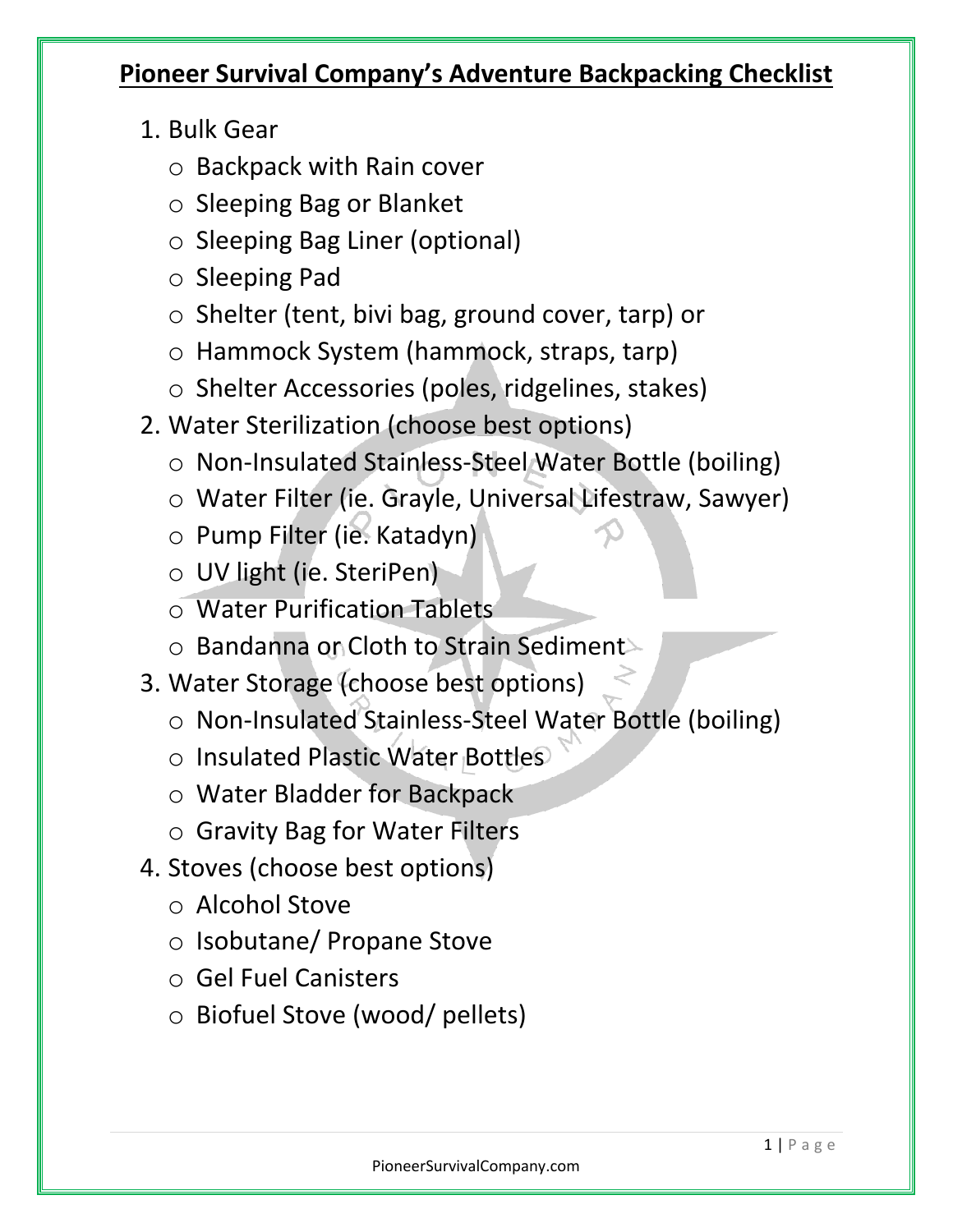## **Pioneer Survival Company's Adventure Backpacking Checklist**

- 5. Essential Gear
	- o Fire Kit (Lighter & secondary fire-starting method)
	- o Knife
	- o Cordage (50 ft)
	- o Compass & Map and/or GPS
	- o Headlamp w/ Spare Batteries
	- o Cargo Tape
	- o Dry Sacks for Clothing and Gear
	- o Phone
	- o Battery Pack for Phone
	- o Permits
	- o Cash
	- o Trekking Poles
- 6. Cooking
	- o Cook Set
	- o Metal Cup
	- o Utensils (long spoon recommended)
	- $\circ$  Bear Bag w/ 50 ft cordage  $\circ$

 $\cap$ 

- o Extra Bag for Packing Out Garbage (gallon Ziplock bags)
- o Scouring Pad for Cleanup
- 7. Food (high calorie, high protein/ carbs)
	- o Breakfast for Each Day of Trip
	- o Lunch for Each Day of Trip
	- o Dinner for Each Day of Trip
	- o Trail Snacks for Each Day of Trip
	- o Water Flavoring & Electrolyte mixes